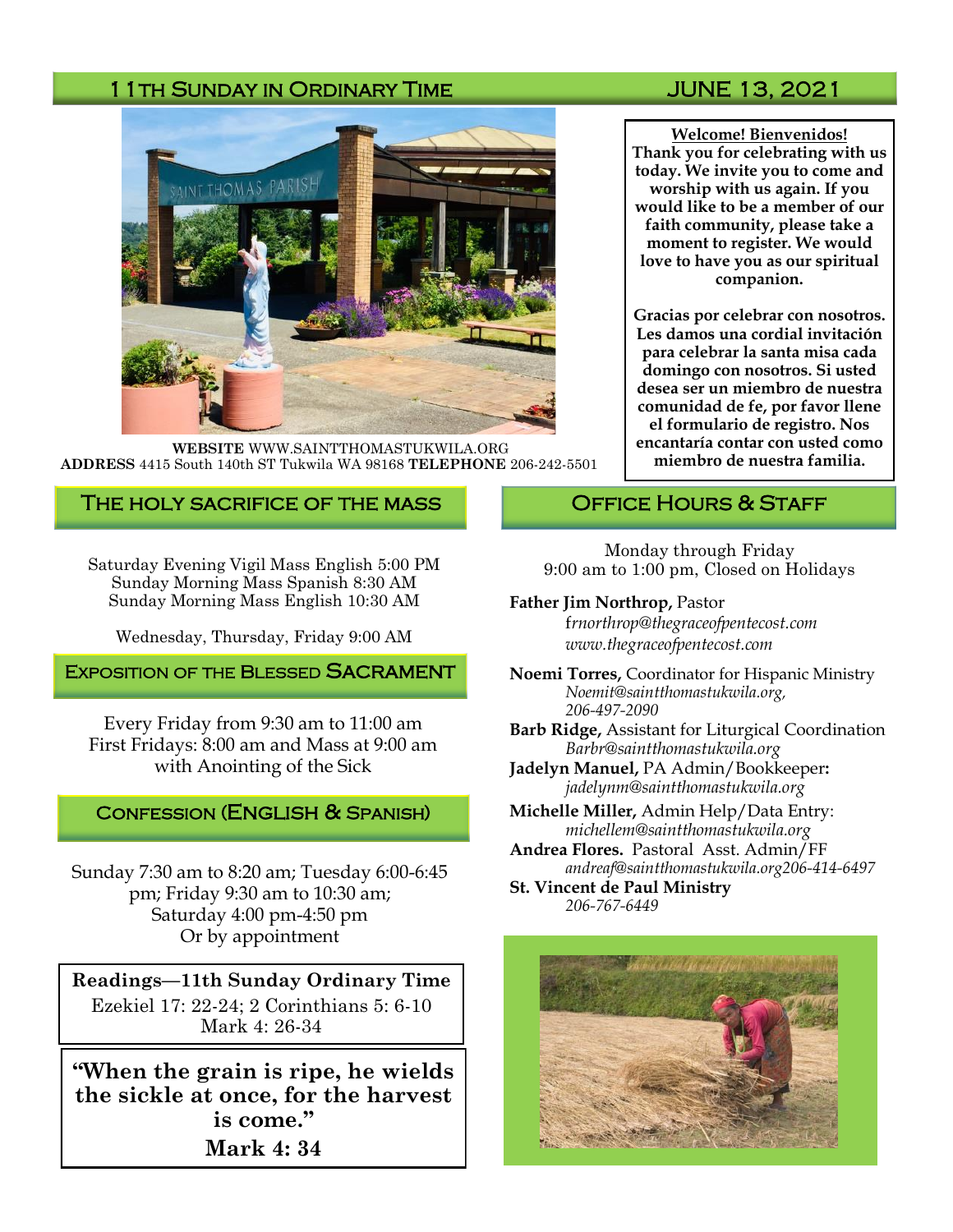# SPECIAL EVENTS

# **WELCOME BACK TO MASS**

**Many people are returning to Mass after time away due to the COVID pandemic. Here are the guidelines that apply to the Archdiocese of Seattle.**

**YES**

**Masks for now Social Hall open for voluntary social distancing Misalettes in the pew More altar servers (masked) Larger choirs (masked)**

**NO**

**Social distancing requirement Blocking off every other row Congregational singing Sanitizing pews after Mass**

The parish needs advice on what to do with the landscaping around the church, specifically the area to the right of the walkway going into church. We are looking for suggestions on what type of landscaping would show beauty, be calming and peaceful. We need suggestions not workers at this time. Please give your suggestions to Oren 206 372-3887.

# FINANCIAL STEWARDSHIP AT St. Thomas

| Saturday & Sunday English Masses                                      | \$1,450.00  |
|-----------------------------------------------------------------------|-------------|
| <b>Sunday Spanish Mass</b>                                            | \$1,592.00  |
| Weekly Online Stewardship (April 3)                                   | \$1,646.00  |
| Maintenance Fund/Fondo de Mantenimiento                               | \$735.00    |
| <b>Total Donation/Donación Total</b>                                  | \$5,243.00  |
| <b>Annual Catholic Appeal Goal</b>                                    | \$29,539.00 |
| Received so far:: \$21,827.00 (73.9% of goal)<br><b>BALANCE OWING</b> | \$7,712.00  |

**The stewardship report above is from June 5 & 6.**



**Please call the office for Mass Intentions**

Do you have friends or neighbors who need assistance? The help line staff at St. Vincent de Paul stand ready to assist. Call 206-767- 6449





Under St. Thomas' patronage, our parish aspires to evangelize our world through the Beauty of our Liturgical worship; the Goodness of our lives empowered by the Holy Spirit and ordered towards holiness in community; and conforming our minds to the Truth of the Scriptures and Tradition.